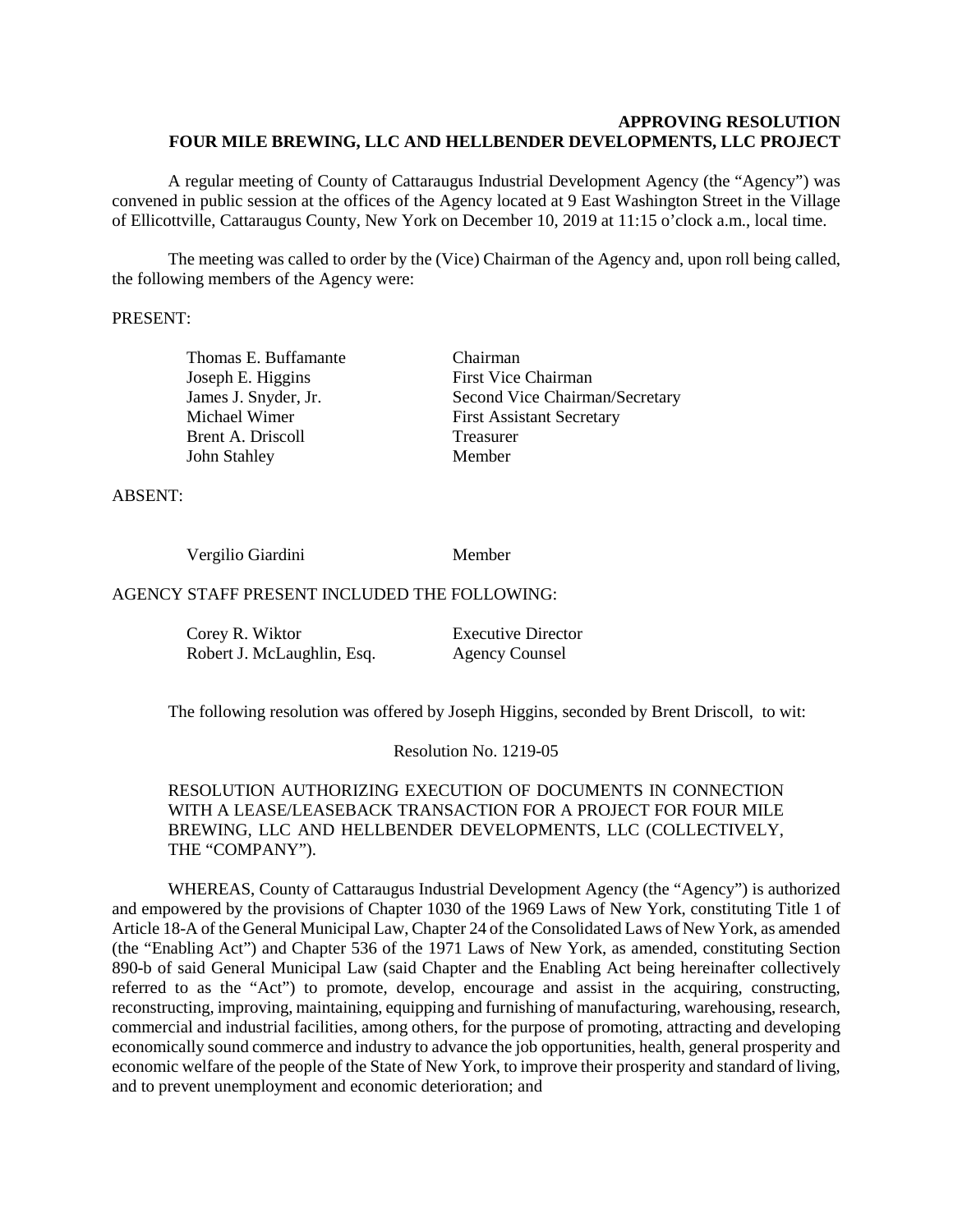WHEREAS to accomplish its stated purposes, the Agency is authorized and empowered under the Act to acquire, construct, reconstruct and install one or more "projects" (as defined in the Act), or to cause said projects to be acquired, constructed, reconstructed and installed, and to convey said projects or to lease said projects with the obligation to purchase; and

WHEREAS, in October, 2019, Four Mile Brewing, LLC ("Four Mile") and Hellbender Developments, LLC ("Hellbender" and collectively with Four Mile, the "Company") submitted an application (the "Application") to the Agency, a copy of which Application is on file at the office of the Agency, requesting that the Agency consider undertaking a project (the "Project") for the benefit of the Company, said Project consisting of the following:  $(A)$  (1) the acquisition of a continued interest in an approximately .81 acre parcel of land located at 210 E. Green Street in the City of Olean, Cattaraugus County, New York (Tax Map #94.073-7-37) (the "Land"), together with an approximately 47,916 square foot building located thereon (the "Facility"), (2) the renovation of the Facility, and (3) the acquisition and installation therein and thereon of certain machinery and equipment (collectively, the "Equipment"), all of the foregoing to constitute the expansion of the existing microbrewery manufacturing facility that is owned and operated by the Company and any other directly or indirectly related activities (the Land, the Facility and the Equipment being collectively referred to as the "Project Facility"); (B) the granting of certain "financial assistance" (within the meaning of Section 854(14) of the Act) with respect to the foregoing, including potential exemptions from certain sales and use taxes and mortgage recording taxes (collectively, the "Financial Assistance"); and (C) the lease (with an obligation to purchase) or sale of the Project Facility to the Company or such other person as may be designated by the Company and agreed upon by the Agency; and

WHEREAS, by resolution adopted by the members of the Agency on October 22, 2019 (the "Public Hearing Resolution"), the Agency authorized a public hearing to be held pursuant to Section 859-a of the Act with respect to the Project; and

WHEREAS, pursuant to the authorization contained in the Public Hearing Resolution, the Executive Director of the Agency (A) caused notice of a public hearing of the Agency (the "Public Hearing") pursuant to Section 859-a of the Act, (A) to hear all persons interested in the Project and the Financial Assistance being contemplated by the Agency with respect to the Project, to be mailed on October 31, 2019 to the chief executive officers of the county and of each city, town, village and school district in which the Project is or is to be located, (B) to be posted on (1) October 31, 2019 on a bulletin board located at 9 East Washington Street in the Town of Ellicottville, Cattaraugus County, New York, (2) November 1, 2019 on a bulletin board located at 202 East Green Street in the City of Olean, Cattaraugus County, New York, (3) November 1, 2019 on a bulletin board located at 101 East State Street in the City of Olean, Cattaraugus County, New York and (4) October 31, 2019 on the Agency's website, (C) to be published on November 4, 2019 in the Olean Times Herald, a newspaper of general circulation available to the residents of City of Olean, Cattaraugus County, New York, (D) to be conducted the Public Hearing on November 18, 2019 at 12:00 o'clock p.m., local time at Olean City Hall located at 101 East State Street, Conference Room #119 in the City of Olean, Cattaraugus County, New York, and (E) prepared a report of the Public Hearing (the "Hearing Report") fairly summarizing the views presented at such Public Hearing and caused copies of said Hearing Report to be made available to the members of the Agency; and

WHEREAS, pursuant to Article 8 of the Environmental Conservation Law, Chapter 43-B of the Consolidated Laws of New York, as amended (the "SEQR Act") and the regulations (the "Regulations") adopted pursuant thereto by the Department of Environmental Conservation of the State of New York (collectively with the SEQR Act, "SEQRA"), by resolution adopted by the members of the Agency on October 22, 2019 (the "Preliminary SEQR Resolution]"), the Agency (A) determined (1) that the Project involves more than one "involved agency", and (2) to investigate the advisability of undertaking a coordinated review with respect to the Project and (B) authorized the Executive Director of the Agency to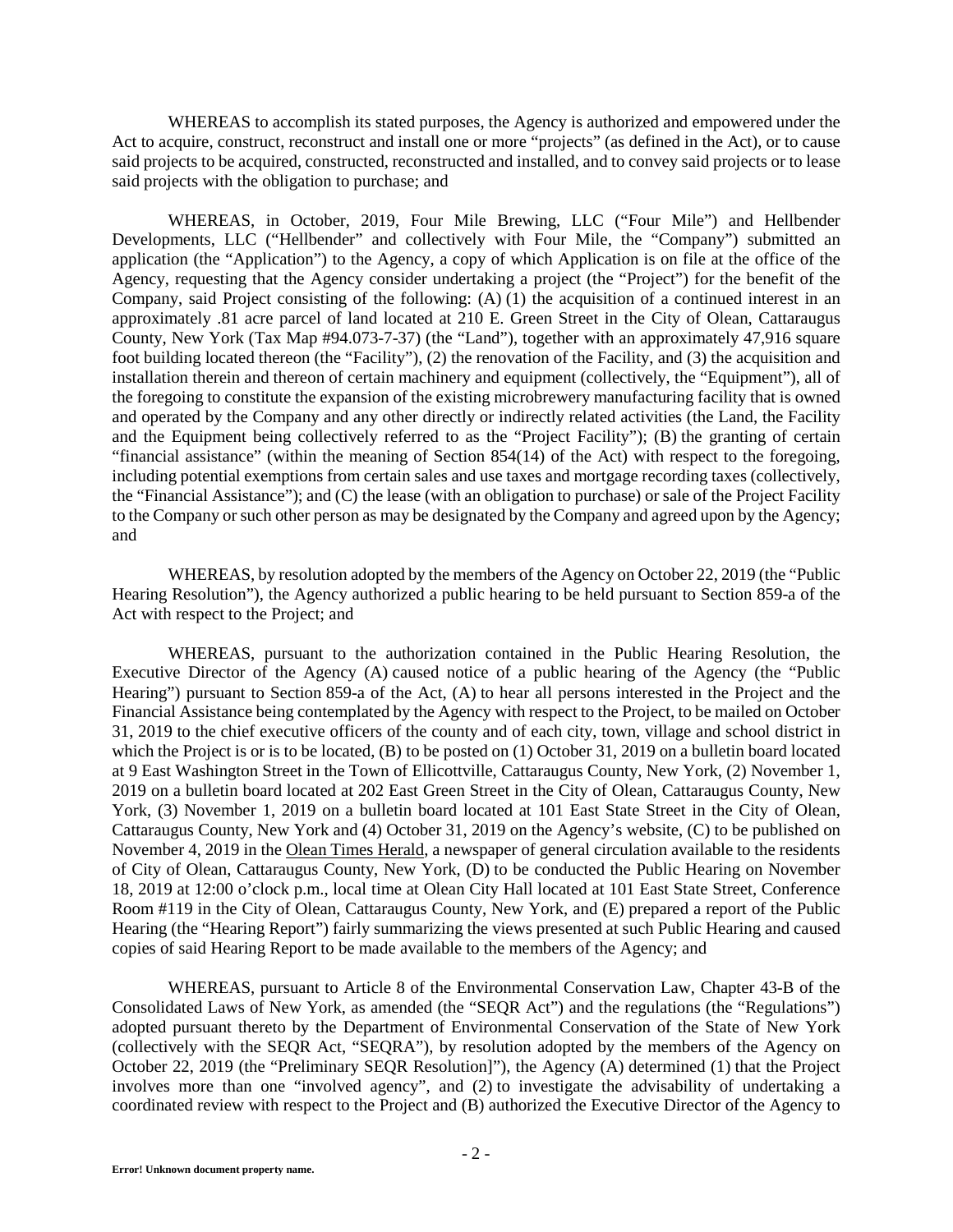contact all other "involved agencies" for the purpose of ascertaining whether such "involved agencies" were interested in undertaking a coordinated review of the Project and, if so, designating a "lead agency" with respect to the Project (as such quoted terms are defined in SEQRA); and

WHEREAS, further pursuant to SEORA, by resolution adopted by the members of the Agency on December 10, 2019 (the "Final SEQR Resolution"), the Agency determined that the Project constitutes a "Type II Action" (as such quoted term is defined under SEQRA), and therefore that no further action with respect to the Project was required under SEQRA; and

WHEREAS, the Agency has given due consideration to the Application, and to representations by the Company that (A) the granting by the Agency of the Financial Assistance with respect to the Project will be an inducement to the Company to undertake the Project in County of Cattaraugus, New York and (B) the completion of the Project will not result in the removal of a plant or facility of any proposed occupant of the Project Facility from one area of the State of New York to another area in the State of New York and will not result in the abandonment of one or more plants or facilities of any occupant of the Project Facility located in the State of New York; and

WHEREAS, the Agency desires to encourage the Company to preserve and advance the job opportunities, health, general prosperity and economic welfare of the people of County of Cattaraugus, New York by undertaking the Project in County of Cattaraugus, New York; and

WHEREAS, in order to consummate the Project and the granting of the Financial Assistance described in the notice of the Public Hearing, the Agency proposes to enter into the following documents (hereinafter collectively referred to as the "Agency Documents"): (A) a certain lease to agency (the "Lease to Agency" or the "Underlying Lease") by and between the Company, as landlord, and the Agency, as tenant, pursuant to which the Company will lease to the Agency a portion of the Land and all improvements now or hereafter located on said portion of the Land (collectively, the "Leased Premises"); (B) a certain license agreement (the "License to Agency" or the "License Agreement") by and between the Company, as licensor, and the Agency, as licensee, pursuant to which the Company will grant to the Agency (1) a license to enter upon the balance of the Land (the "Licensed Premises") for the purpose of undertaking and completing the Project and (2) in the event of an occurrence of an Event of Default by the Company, an additional license to enter upon the Licensed Premises for the purpose of pursuing its remedies under the Lease Agreement (as hereinafter defined); (C) either an installment sale agreement (the "Installment Sale Agreement) or a lease agreement (and a memorandum thereof) (the "Lease Agreement") by and between the Agency and the Company, pursuant to which, among other things, the Company agrees to undertake and complete the Project as agent of the Agency and the Company further agrees to lease the Project Facility from the Agency and, as rental thereunder, to pay the Agency's administrative fee relating to the Project and to pay all expenses incurred by the Agency with respect to the Project; (D) a uniform project benefits agreement (the "Uniform Project Benefits Agreement") by and between the Agency and the Company regarding the granting of the financial assistance and the potential recapture of such assistance; (E) a certain recapture agreement (the "Section 875 GML Recapture Agreement") by and between the Company and the Agency, required by the Act, regarding the recovery or recapture of certain sales and use taxes; (F) a sales tax exemption letter (the "Sales Tax Exemption Letter") to ensure the granting of the sales tax exemption which forms a part of the Financial Assistance; (G) a New York State Department of Taxation and Finance form entitled "IDA Appointment of Project Operator or Agency for Sales Tax Purposes" (the form required to be filed pursuant to Section 874(9) of the Act) (the "Thirty-Day Sales Tax Report") and any additional report to the Commissioner of the State Department of Taxation and Finance concerning the amount of sales tax exemption benefit for the Project (the "Additional Thirty-Day Project Report"); (H) if the Company intends to finance the Project with borrowed money, a mortgage and any other security documents and related documents (collectively, the "Mortgage") from the Agency and the Company to the Company's lender with respect to the Project ("the "Lender"), which Mortgage will grant a lien on and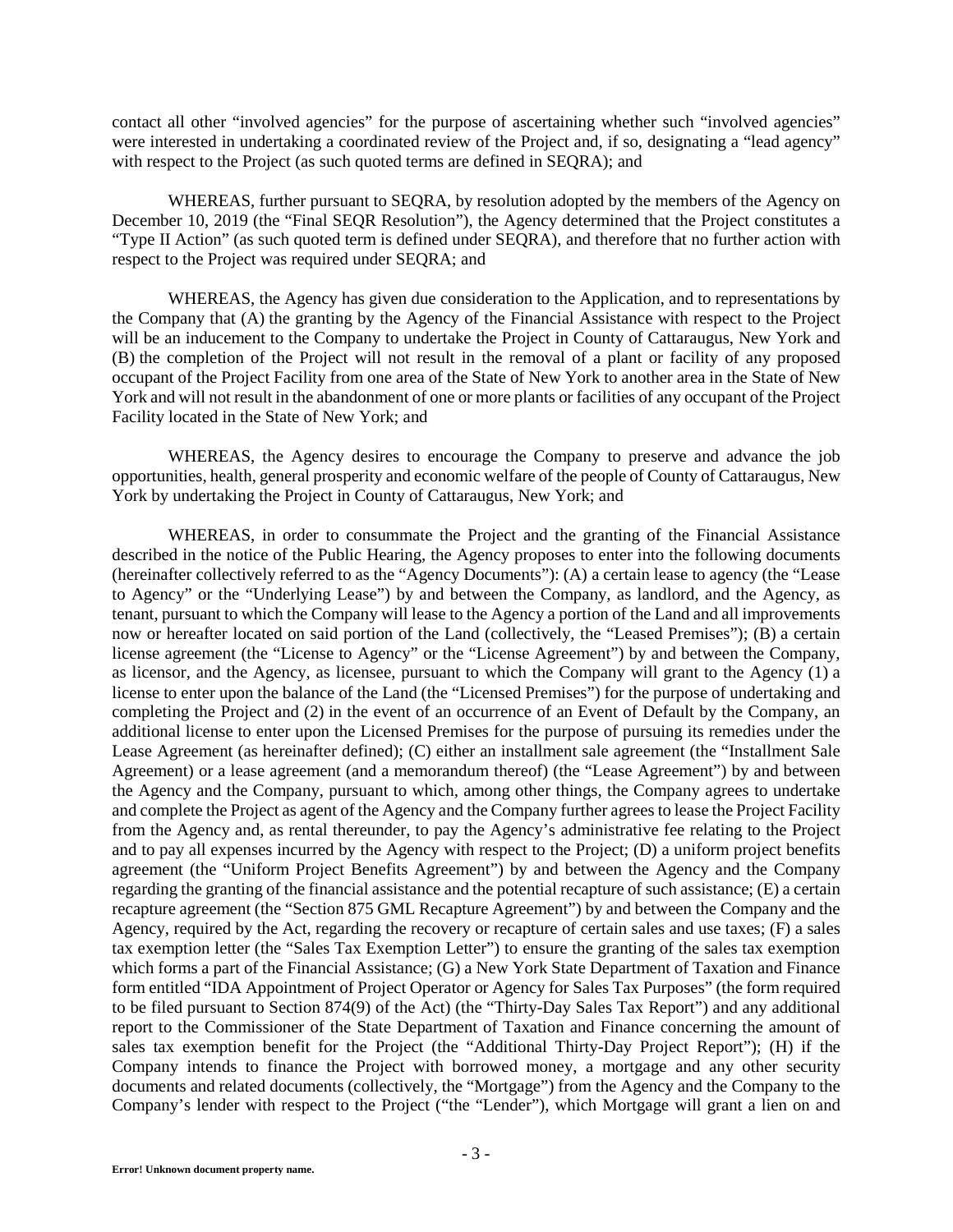security interest in the Project Facility to secure a loan from the Lender to the Company with respect to the Project (the "Loan"); and (I) various certificates relating to the Project (the "Closing Documents");

NOW, THEREFORE, BE IT RESOLVED BY THE MEMBERS OF COUNTY OF CATTARAUGUS INDUSTRIAL DEVELOPMENT AGENCY AS FOLLOWS:

Section 1. All action taken by the Executive Director of the Agency with respect to the Public Hearing with respect to the Project is hereby ratified and confirmed.

Section 2. The law firm of Hodgson Russ LLP is hereby appointed Agency Counsel to the Agency with respect to all matters in connection with the Project. Agency Counsel for the Agency is hereby authorized, at the expense of the Company, to work with the Company and counsel to the Company and others to prepare, for submission to the Agency, all documents necessary to effect the transactions contemplated by this Resolution. Agency Counsel has prepared and submitted an initial draft of the Agency Documents to staff of the Agency.

Section 3. The Agency hereby finds and determines that:

(A) By virtue of the Act, the Agency has been vested with all powers necessary and convenient to carry out and effectuate the purposes and provisions of the Act and to exercise all powers granted to it under the Act;

(B) The Project constitutes a "project," as such term is defined in the Act;

(C) The Project site is located entirely within the boundaries of County of Cattaraugus, New York;

(D) It is estimated at the present time that the costs of the planning, development, acquisition, construction, reconstruction and installation of the Project Facility (collectively, the "Project Costs") will be approximately \$850,000;

(E) The completion of the Project will not result in the removal of a plant or facility of any proposed occupant of the Project Facility from one area of the State of New York to another area in the State of New York and will not result in the abandonment of one or more plants or facilities of any occupant of the Project Facility located in the State of New York;

(F) The Project is likely to attract a significant number of visitors from outside the Western New York economic development region, and therefore meets the definition of a "tourism destination" project within the meaning of Section  $862(2)(a)$  of the Act. Accordingly, although facilities or projects that are primarily used in making retail sales of goods or services to customers who personally visit such facilities may constitute more than one-third of the costs of the Project, the Agency is authorized to provide financial assistance in respect of the Project pursuant to Section 862(2)(a) of the Act;

(G) The granting of the Financial Assistance by the Agency with respect to the Project will promote and maintain the job opportunities, general prosperity and economic welfare of the citizens of County of Cattaraugus, New York and the State of New York and improve their standard of living, and thereby serve the public purposes of the Act;

(H) The Agency has reviewed the Public Hearing Report and has fully considered all comments contained therein;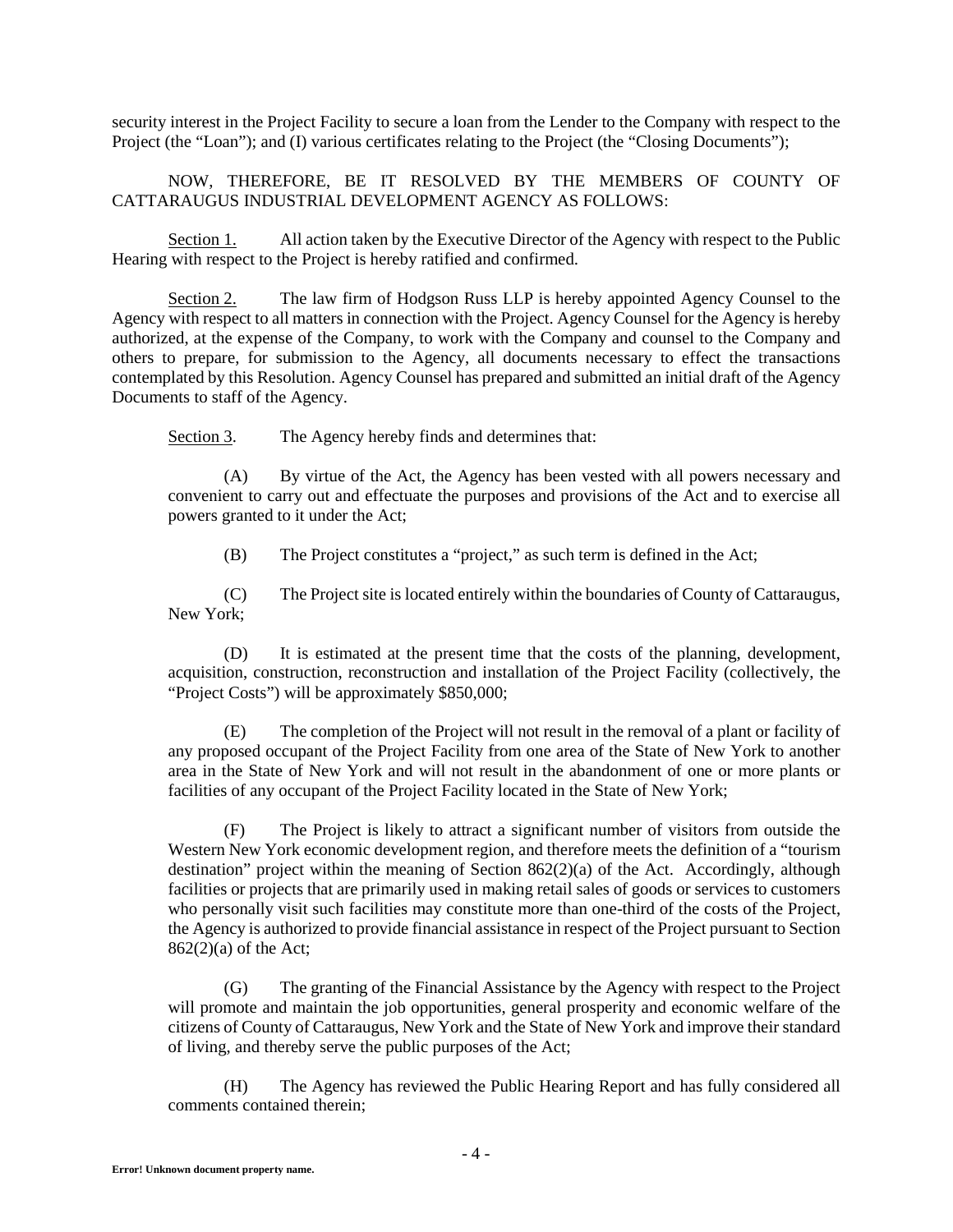(I) The Project should receive the Financial Assistance in the form of exemptions based on the description of expected public benefits to occur as a result of this Project, as described on Exhibit A attached hereto and failure by the Company to meet the expected public benefits will result in a recapture event, as described on Exhibit B attached hereto; and

(J) It is desirable and in the public interest for the Agency to enter into the Agency Documents.

Section 4. In consequence of the foregoing, the Agency hereby determines to: (A) accept the License Agreement; (B) lease the Project Facility to the Company pursuant to the Lease Agreement or sell the Project Facility to the Company pursuant to the Installment Sale Agreement; (C) acquire, construct and install the Project Facility, or cause the Project Facility to be acquired, installed and constructed; (D) enter into the Uniform Project Benefits Agreement; (E) enter into the Section 875 GML Recapture Agreement; (F) secure the Loan by entering into the Mortgage; and (G) grant the Financial Assistance with respect to the Project.

Section 5. The Agency is hereby authorized (A) to acquire a license in the Licensed Premises pursuant to the License Agreement, (B) to acquire a leasehold interest in the Leased Premises pursuant to the Underlying Lease, (C) to acquire title to the Equipment pursuant to a bill of sale (the "Bill of Sale to Agency") from the Company to the Agency, and (D) to do all things necessary or appropriate for the accomplishment thereof, and all acts heretofore taken by the Agency with respect to such acquisitions are hereby approved, ratified and confirmed.

Section 6. The Agency is hereby authorized to acquire, construct and install the Project Facility as described in the Lease Agreement or the Installment Sale Agreement and to do all things necessary or appropriate for the accomplishment thereof, and all acts heretofore taken by the Agency with respect to such acquisition, construction and installation are hereby ratified, confirmed and approved.

Section 7. The Chairman (or Vice Chairman) of the Agency, with the assistance of Agency Counsel and/or Special Counsel, is authorized to negotiate and approve the form and substance of the Agency Documents.

Section 8. (A) The Chairman (or Vice Chairman) of the Agency is hereby authorized, on behalf of the Agency, to execute and deliver the Agency Documents, and, where appropriate, the Secretary (or Assistant Secretary) of the Agency is hereby authorized to affix the seal of the Agency thereto and to attest the same, all in the forms thereof as the Chairman (or Vice Chairman) shall approve, the execution thereof by the Chairman (or Vice Chairman) to constitute conclusive evidence of such approval.

(B) The Chairman (or Vice Chairman) of the Agency is hereby further authorized, on behalf of the Agency, to designate any additional Authorized Representatives of the Agency (as defined in and pursuant to the Lease Agreement or the Installment Sale Agreement).

Section 9. The officers, employees and agents of the Agency are hereby authorized and directed for and in the name and on behalf of the Agency to do all acts and things required or provided for by the provisions of the Agency Documents, and to execute and deliver all such additional certificates, instruments and documents, to pay all such fees, charges and expenses and to do all such further acts and things as may be necessary or, in the opinion of the officer, employee or agent acting, desirable and proper to effect the purposes of the foregoing Resolution and to cause compliance by the Agency with all of the terms, covenants and provisions of the Agency Documents binding upon the Agency.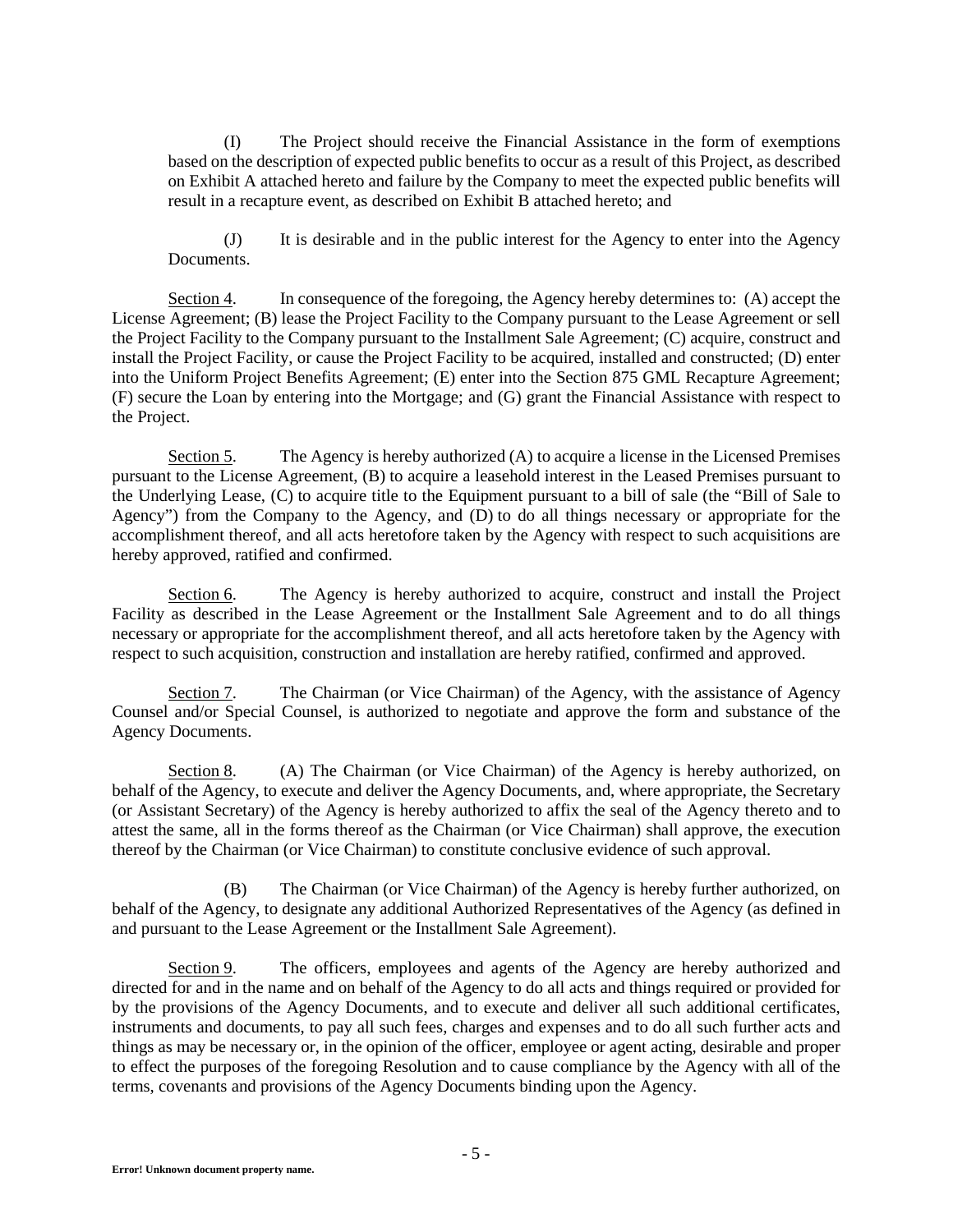Section 10. This Resolution shall take effect immediately.

The question of the adoption of the foregoing Resolution was duly put to a vote on roll call, which resulted as follows:

| Thomas E. Buffamante | <b>VOTING</b> | Yes     |
|----------------------|---------------|---------|
| Joseph E. Higgins    | <b>VOTING</b> | Yes     |
| James J. Snyder, Jr. | <b>VOTING</b> | Yes     |
| Michael Wimer        | <b>VOTING</b> | Yes     |
| Brent A. Driscoll    | <b>VOTING</b> | Yes     |
| Vergilio Giardini    | <b>VOTING</b> | Excused |
| John Stahley         | <b>VOTING</b> | Yes     |

The foregoing Resolution was thereupon declared duly adopted.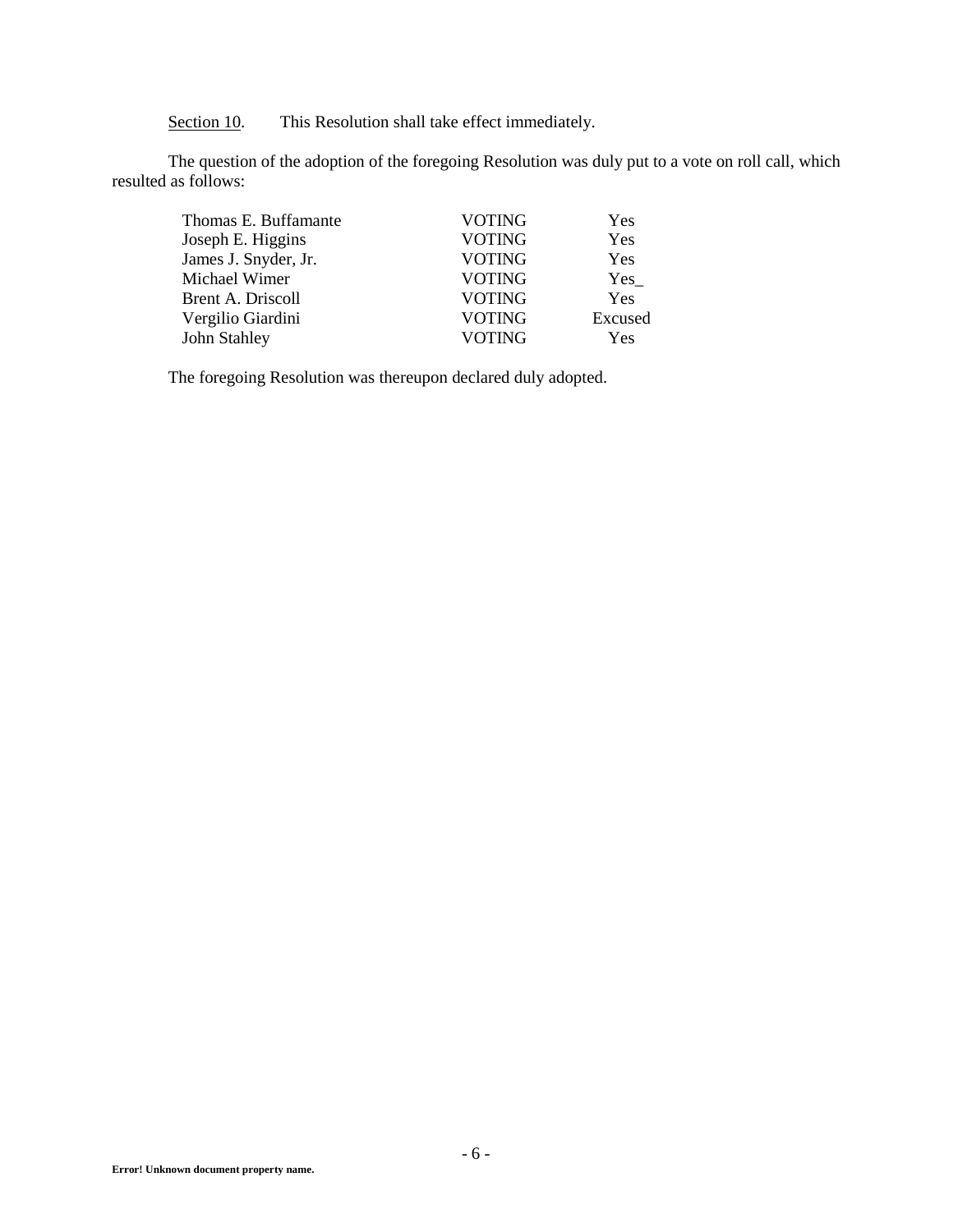## STATE OF NEW YORK (1997) ) SS.: COUNTY OF CATTARAUGUS )

I, the undersigned (Assistant) Secretary of County of Cattaraugus Industrial Development Agency (the "Agency"), DO HEREBY CERTIFY that I have compared the foregoing annexed extract of the minutes of the meeting of the members of the Agency, including the Resolution contained therein, held on December 10, 2019 with the original thereof on file in my office, and that the same is a true and correct copy of said original and of such Resolution contained therein and of the whole of said original so far as the same relates to the subject matters therein referred to.

I FURTHER CERTIFY that (A) all members of the Agency had due notice of said meeting; (B) said meeting was in all respects duly held; (C) pursuant to Article 7 of the Public Officers Law (the "Open Meetings Law"), said meeting was open to the general public, and due notice of the time and place of said meeting was duly given in accordance with such Open Meetings Law; and (D) there was a quorum of the members of the Agency present throughout said meeting.

I FURTHER CERTIFY that, as of the date hereof, the attached Resolution is in full force and effect and has not been amended, repealed or rescinded.

IN WITNESS WHEREOF, I have hereunto set my hand and affixed the seal of the Agency this \_\_\_\_\_ day of December, 2019.

(Assistant) Secretary

\_\_\_\_\_\_\_\_\_\_\_\_\_\_\_\_\_\_\_\_\_\_\_\_\_\_\_\_\_\_\_\_\_\_\_\_\_

(SEAL)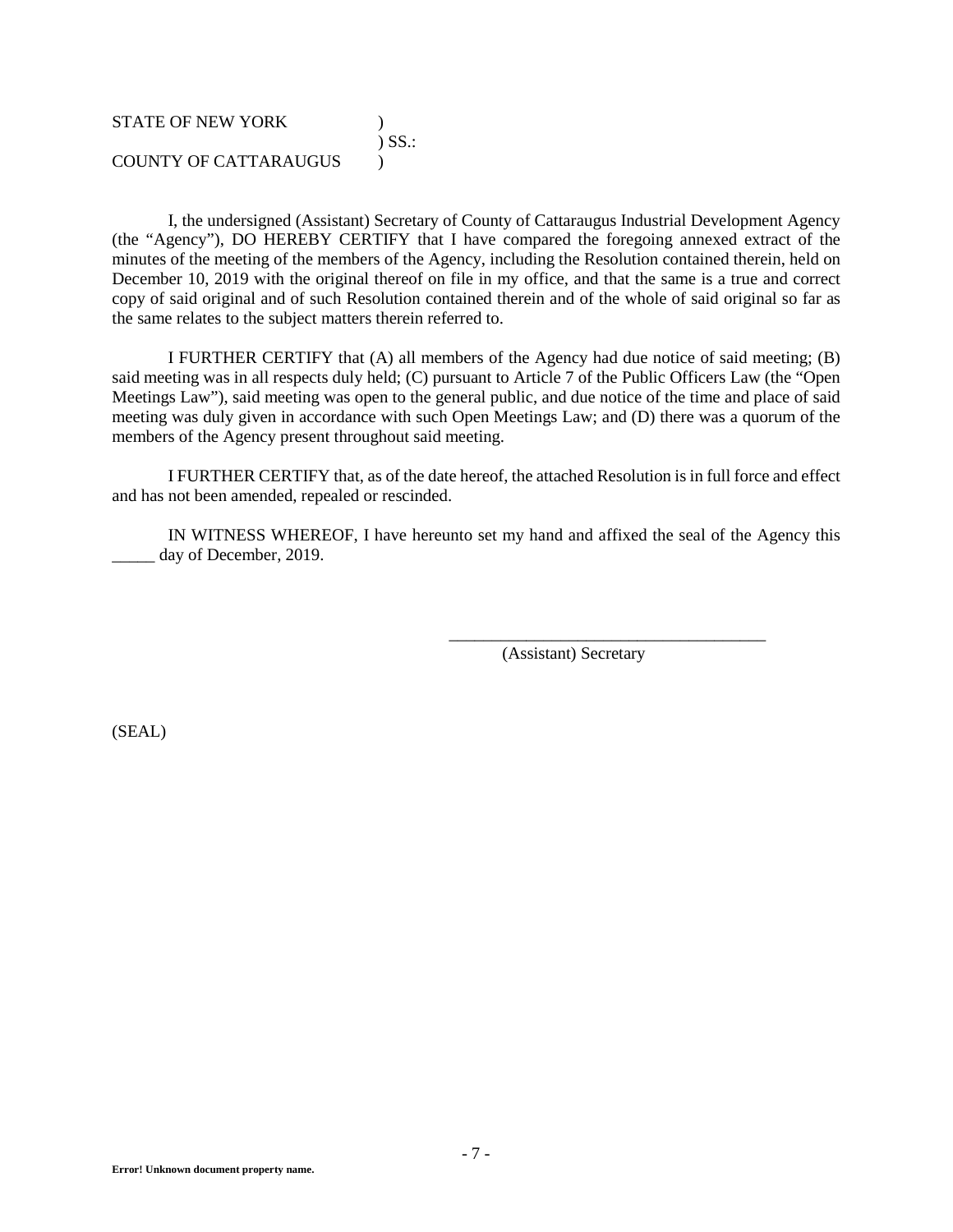## EXHIBIT A

### DESCRIPTION OF THE EXPECTED PUBLIC BENEFITS

In the discussions had between the Project Beneficiary and the Agency with respect to the Project Beneficiary's request for Financial Assistance from the Agency with respect to the Project, the Project Beneficiary has represented to the Agency that the Project is expected to provide the following benefits to the Agency and/or to the residents of Cattaraugus County, New York (the "Public Benefits"):

| Description of Benefit |                                | Applicable                  | Project<br>to | <b>Expected Benefit</b>              |
|------------------------|--------------------------------|-----------------------------|---------------|--------------------------------------|
|                        | (indicate Yes or NO)           |                             |               |                                      |
| 1.                     | Retention of existing jobs     | $\overline{\mathsf{d}}$ Yes | $\Box$ No     | 1 full time equivalent existing job  |
|                        |                                |                             |               | at the Project Facility.             |
| 2.                     | Creation of new permanent      | $\overline{\mathsf{d}}$ Yes | $\square$ No  | 5 full time equivalent new jobs at   |
|                        | jobs                           |                             |               | the Project Facility within 2 years  |
|                        |                                |                             |               | of the date hereof.                  |
| 3.                     | of<br>construction<br>Creation | $\boxtimes$ Yes             | $\square$ No  | of $20$<br>full<br>Average<br>time   |
|                        | employment for local labor     |                             |               | equivalent construction jobs at      |
|                        | (i.e., labor resident in the   |                             |               | the Project Facility for local labor |
|                        | area comprised of Western      |                             |               | during an estimated construction     |
|                        | New York counties)             |                             |               | period of 6 months, commencing       |
|                        |                                |                             |               | within 6 months of the date          |
|                        |                                |                             |               | hereof.                              |
| 4.                     | Private sector investment      | $\overline{\mathsf{d}}$ Yes | $\square$ No  | \$850,000 at the Project Facility    |
|                        |                                |                             |               | within 2 years of the date hereof.   |
| 5.                     | from<br>Attract<br>customers   | $\boxtimes$ Yes             | $\square$ No  | Quantify by (% or number of          |
|                        | outside<br>the<br>Economic     |                             |               | customers, or % or amount of         |
|                        | Development Region             |                             |               | sales): 50% within 2 years of the    |
|                        |                                |                             |               | date hereof.                         |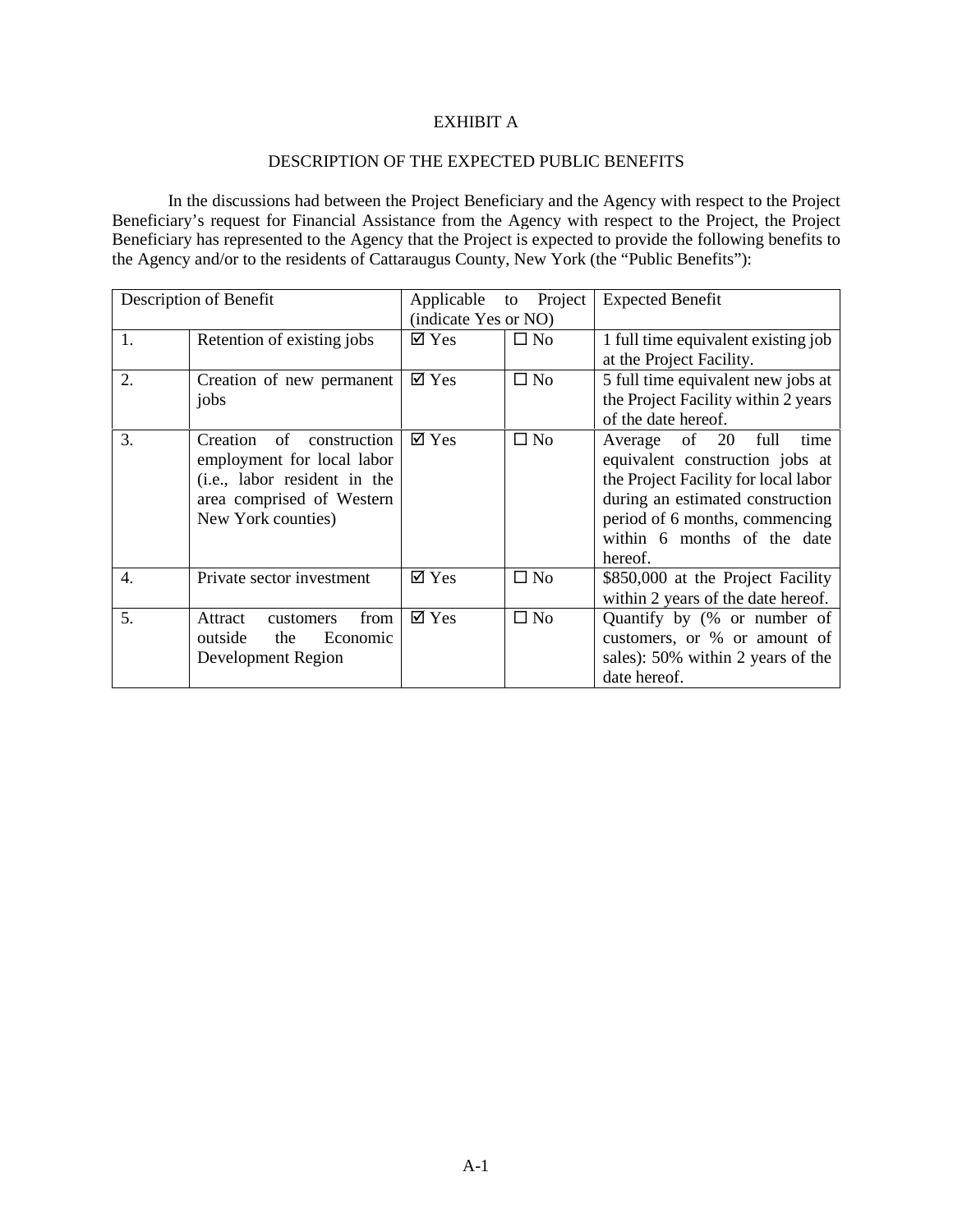## **EXHIBIT B**

# **DESCRIPTION OF THE RECAPTURE EVENTS**

In connection with the Project and the granting of the Financial Assistance, the Agency and the Project Beneficiary agree that the following shall constitute recapture events with respect to the Project and the granting of the Financial Assistance:

| 1.  | Failure of the Project Beneficiary to document to the satisfaction of the Agency the<br>commencement of the acquisition, construction, reconstruction, renovation, and/or<br>installation of the Project Facility within 6 months of the date hereof.                                                                                                  |
|-----|--------------------------------------------------------------------------------------------------------------------------------------------------------------------------------------------------------------------------------------------------------------------------------------------------------------------------------------------------------|
| 2.  | Failure of the Project Beneficiary to document to the satisfaction of the Agency the<br>completion of the acquisition, construction, reconstruction, renovation, and/or<br>installation of the Project Facility within 1 year of the date hereof.                                                                                                      |
| 3.  | Failure by the Project Beneficiary to document to the satisfaction of the Agency the<br>creation of at least [80%] of the average full time equivalent local labor construction jobs<br>at the Project Facility listed on Exhibit A attached hereto during the construction period<br>described on Exhibit A attached hereto.                          |
| 4.  | Failure by the Project Beneficiary to document to the satisfaction of the Agency the<br>creation of at least [80%] of the full time equivalent new jobs at the Project Facility listed<br>on <b>Exhibit A</b> attached hereto within 2 years of the date hereof.                                                                                       |
| 5.  | Failure by the Project Beneficiary to document to the satisfaction of the Agency that at<br>least [80%] of the private sector investment described on <b>Exhibit A</b> attached hereto<br>occurred with respect to the Project Facility within 2 years of the date hereof.                                                                             |
| 6.  | Failure by the Project Beneficiary to document to the satisfaction of the Agency that the<br>Project resulted in the attraction of at least [80%] of the % or number of customers (or<br>the % or amount of sales) from outside the Economic Development Region as described<br>on <b>Exhibit A</b> attached hereto within 2 years of the date hereof. |
| 7.  | Failure by the Project Beneficiary to document to the satisfaction of the Agency that the<br>Project provided the other Public Benefits described on <b>Exhibit A</b> attached hereto within<br>the time frames assigned to such benefits.                                                                                                             |
| 8.  | Liquidation of substantially all of the Project Beneficiary's operating assets at the Project<br>Facility and/or cessation of substantially all of the Project Beneficiary's operations at the<br>Project Facility.                                                                                                                                    |
| 9.  | Relocation of all or substantially all of Project Beneficiary's operations at the Project<br>Facility to another site, or the sale, lease or other disposition of all or substantially all of<br>the Project Facility.                                                                                                                                 |
| 10. | Failure by the Project Beneficiary to comply with the annual reporting requirements or<br>to provide the Agency with requested information.                                                                                                                                                                                                            |